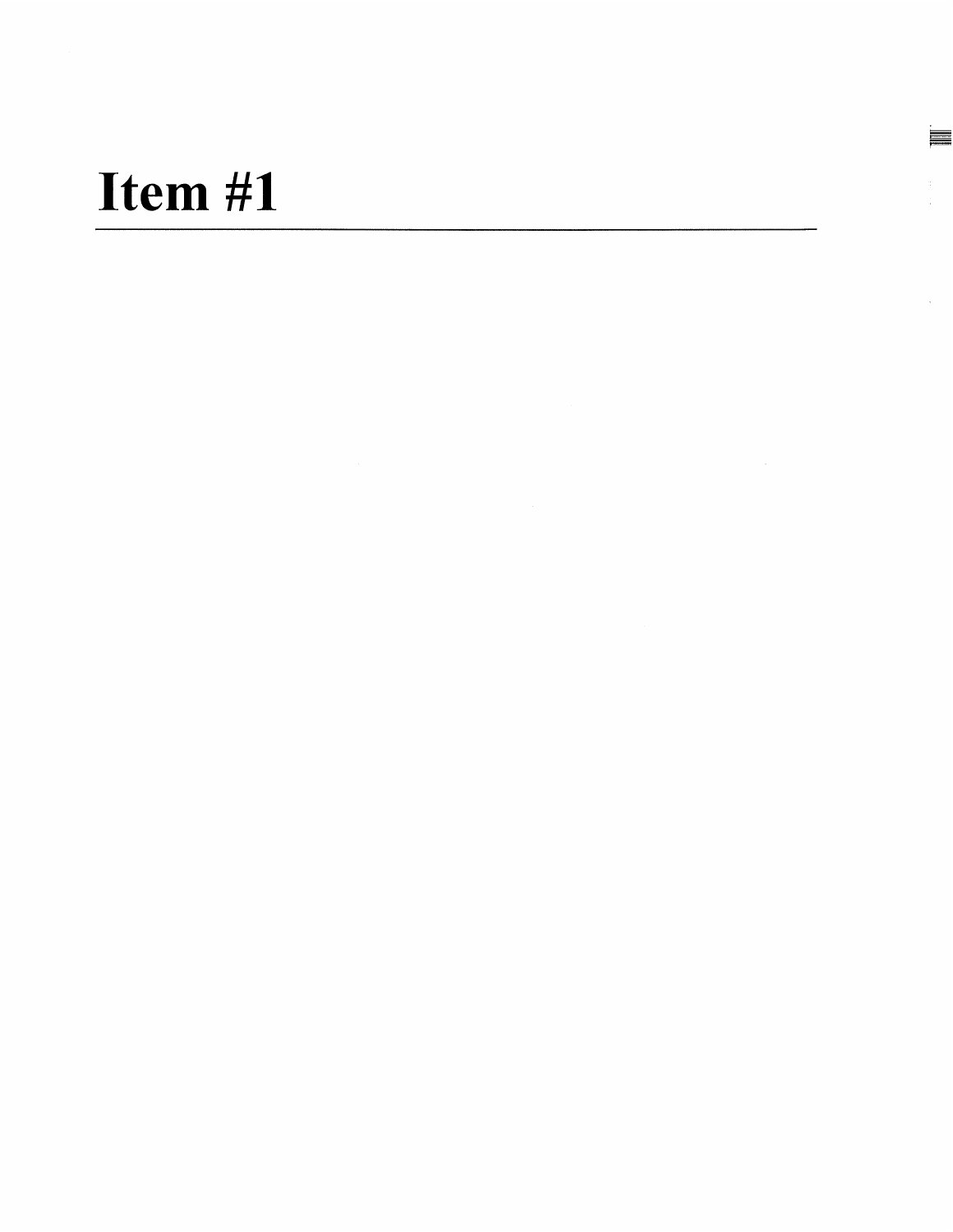The Board of Directors for the Roza Irrigation District convened in regular session on Tuesday April 7, 2020. Those present via telephone conference were President Ric Valicoff, Vice-President Jim Willard, Director Jason Sheehan, Director Jason Don, Director Will Jones and District Manager Scott Revell, Assessment Clerk/Assistant Secretary Kristel Espinoza, and District Attorney Tom Cowan.

Also, in attendance via telephone conference were Roza water users: Tanner Winckler and Justin Harter.

The President called the meeting to order at 9:08 A.M. and requested the Board consider the consent agenda as presented:

- a. Minutes of March 10, 2020 Board meeting.
- b. Status of Investments Report March 31, 2020.
- c. Treasurer's Report– March 31, 2020.
- d. Claims.

The following claims are approved for payment: payroll numbers 29485-29487 in the amount of \$3,443.91. Vouchers numbers 63817-63823, 63898-63944 and 063966-064024 in the amount of \$649,775.07 and electronic payments 02-20, 06-20, 07-20, 12-19/2, 20-06, 20-07, 3-2020, 5-20, 6-20 in the amount of \$282,078.05 from the period of March 2, 2020 to April 7, 2020.

It was moved by Mr. Willard, seconded by Mr. Jones and unanimously passed to approve the consent agenda.

District Manager Revell confirmed for the record that the Board had received the meeting packet and was familiar with the info in the packet. Mr. Revell reported to the Board on the emergency operations during the pandemic and stated the Roza main office was closed to the public on March  $20<sup>th</sup>$  and described the measures that the District was employing to operate during the emergency. Mr. Revell explained the matrix in the emergency operation staff report which listed the manner in which the District could continue to deliver water until there were not enough staff available to do so safely. He further explained several measures had been put in place to prevent and reduce the spread of the coronavirus and that Roza staff have been willing to be flexible to keep the District running and explained how business was being conducted from water delivery to assessment payments to maintenance. Mr. Revell also explained that a grant agreement had been executed with Ecology to fund of \$1 million design and technical background information for the Kachess Drought Relief Pumping Plant and other activities that had occurred unrelated to the emergency, but during the time since the Governor's stay at home order had been issued. No action was requested from Board.

District Manager Revell presented to the Board a resolution for declaring an emergency due to the coronavirus and outlined that in order to maintain critical functions, the resolution authorizes the District Manager to declare an emergency, waive competitive bidding requirements, send sick employees' home and establish a limited duration paid supplemental leave program. Mr. Revell stated the resolution also authorized suspension of certain district polices and addresses telephonic Board meetings and explained how several other irrigation districts were dealing with coronavirus Mr. Revell confirmed the resolution has been reviewed by the District's legal counsel and it was a hybrid comprised of a template suggested by the insurance authority and the emergency resolution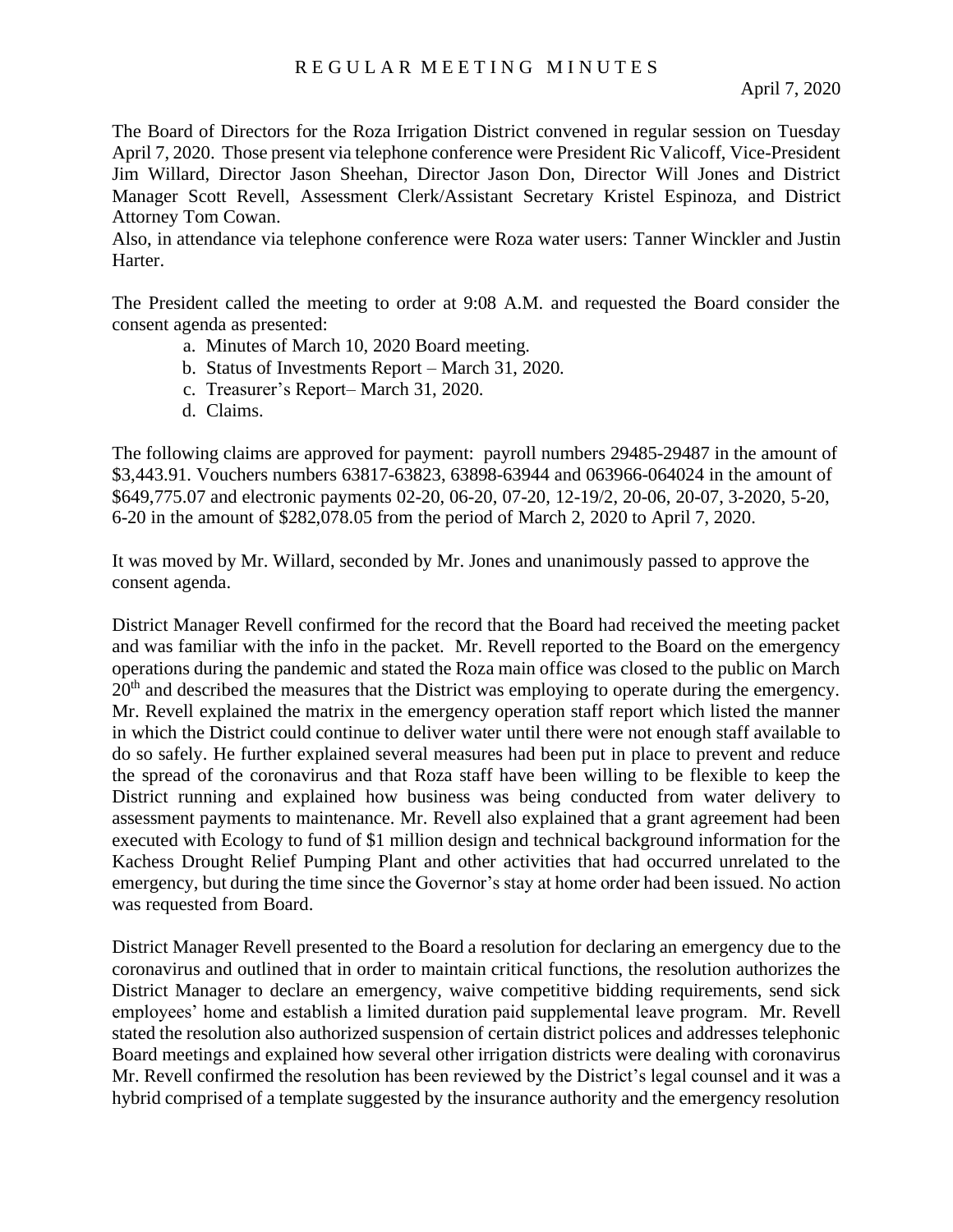that the Kittitas Reclamation District had passed. Following discussion, Mr. Willard moved, seconded by Mr. Jones and unanimously approved Resolution 1-2020.

No further business appearing and upon motion duly made, seconded and unanimously passed, the Board did there upon adjourn at 9:48 A.M. on Tuesday April 7, 2020.

ATTEST: PRESIDENT

\_\_\_\_\_\_\_\_\_\_\_\_\_\_\_\_\_\_\_\_\_\_\_\_\_\_\_\_\_\_

**SECRETARY** 

\_\_\_\_\_\_\_\_\_\_\_\_\_\_\_\_\_\_\_\_\_\_\_\_\_\_\_\_\_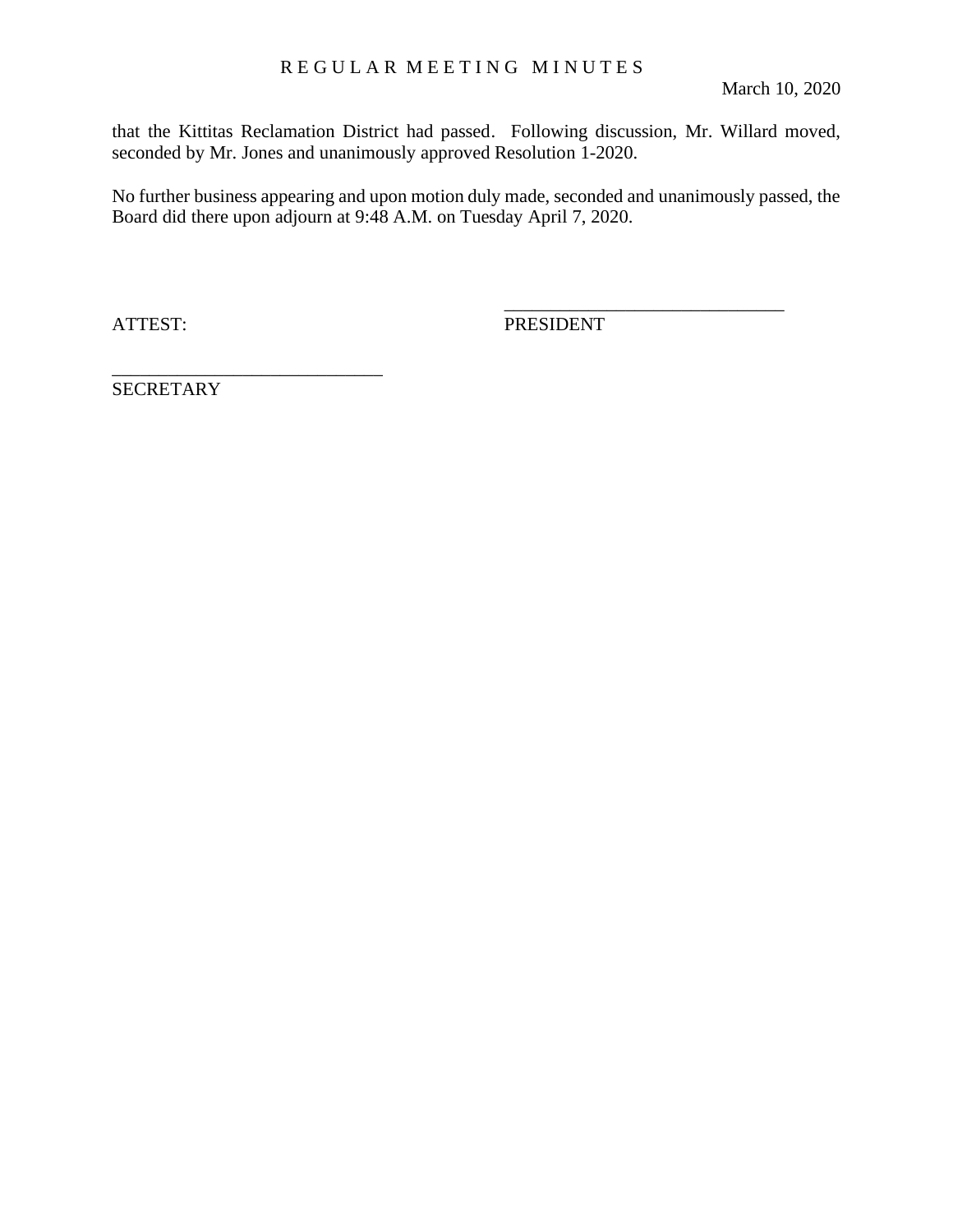## **ROZA IRRIGATION DISTRICT STATUS OF INVESTING ACCOUNTS** April 30, 2020

| <b>BANK</b>     | \$ AMOUNT       | <b>INTEREST EARNED</b> | <b>INTEREST RATE</b> | <b>BALANCE</b>  |
|-----------------|-----------------|------------------------|----------------------|-----------------|
|                 |                 |                        |                      |                 |
| L.G.I.P.        | \$16,658,069.95 | 10,887.32              | 0.8119%              | \$16,668,957.27 |
| U.S. - MIA INV. | \$113.78        | 0.41                   | 0.05%                | \$114.19        |
| U.S. - SAVINGS  | \$6,016.44      | 1.59                   | 0.01%                | \$6,018.03      |
| U.S. - CHECKING | \$262,674.88    | 2.54                   | 0.05%                | \$262,677.42    |

 $\sim$ 

\$16,937,766.91 **TOTAL** 

## **ROZA IRRIGATION DISTRICT STATUS OF INVESTMENTS** April 30, 2020

| <b>INVESTMENT</b> | RATE MATURE EXPENSE |      | <b>TOTAL</b> |  |
|-------------------|---------------------|------|--------------|--|
|                   |                     | 0.00 | 0.00         |  |
| <b>TOTALS:</b>    |                     | 0.00 | 0.00         |  |

| <b>TOTAL OF ALL CASH</b> | 16,937,766.91 |
|--------------------------|---------------|
|--------------------------|---------------|

| <b>MINUS RESTRICTED CASH</b><br>(Construction/Reserve/Memo \$) | 681,092.91   |
|----------------------------------------------------------------|--------------|
| (Drought)                                                      | 4.056.833.83 |
| (WSD)                                                          | 1,427,024.86 |

**TOTAL O & M CASH** 10,772,815.31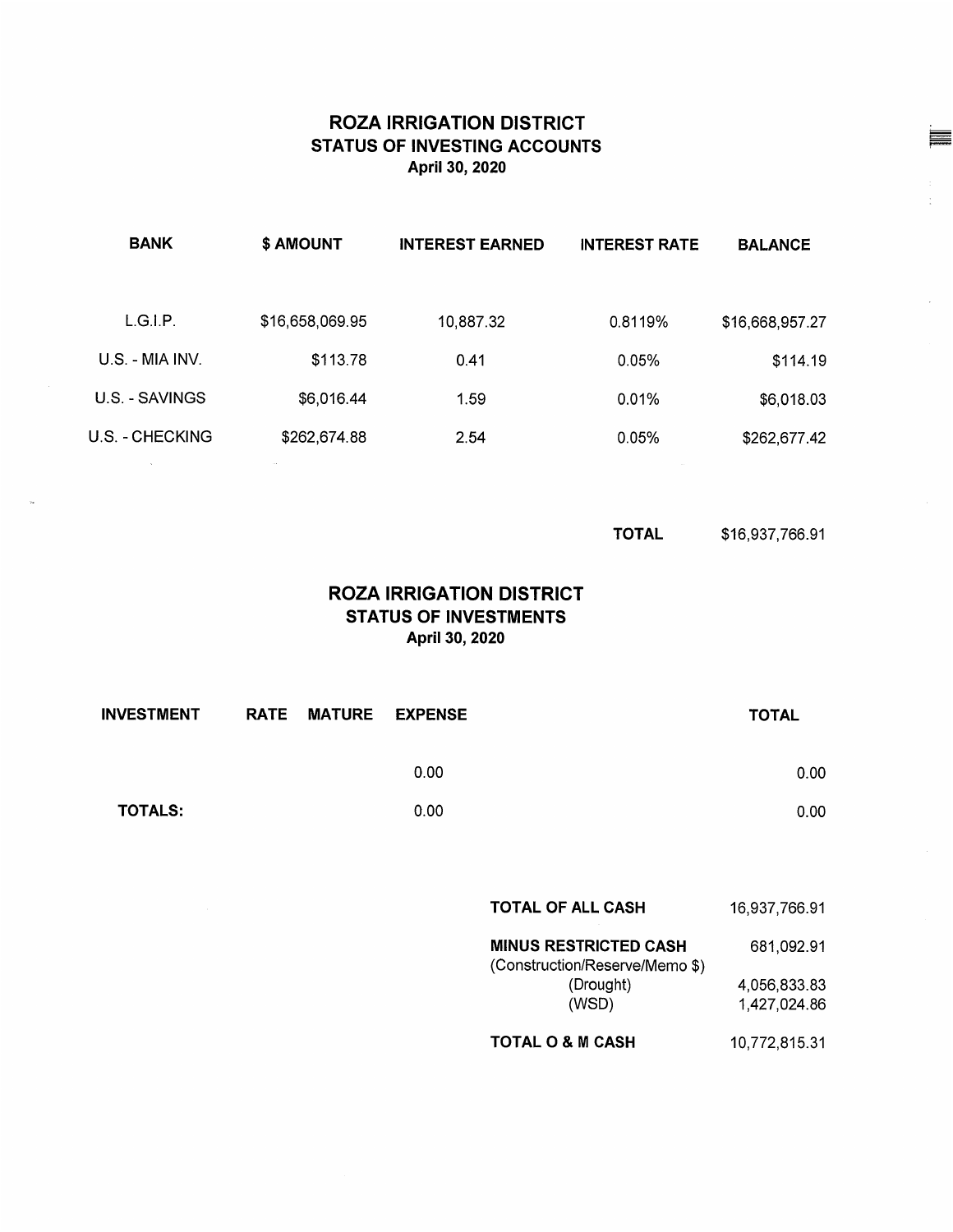# **ROZA IRRIGATION DISTRICT** TREASURER'S FINANCIAL STATEMENT April 30, 2020

|                               | <b>EXPENSE</b> | CONST.      | <b>FM LN 1%</b> | <b>RESERVE</b> | <b>MEMO</b> | <b>TOTAL</b>  |
|-------------------------------|----------------|-------------|-----------------|----------------|-------------|---------------|
| <b>Balance First of Month</b> | 15,735,457.32  | 357, 155.51 | 0.00            | 288,000.00     | 27,103.78   | 16,407,716.61 |
| Collections                   | 1,081,731.20   | 8,833.62    | 0.00            |                |             | 1,090,564.82  |
| <b>Miscellaneous</b>          | 144,521.20     |             |                 |                | 0.00        | 144,521.20    |
| <b>Matured Investments</b>    | 0.00           |             |                 | 0.00           |             | 0.00          |
| Interest                      | 11,858.43      |             |                 |                |             | 11,858.43     |
| Transfers                     |                |             | 0.00            |                | 0.00        | 0.00          |
| TOTAL                         | 16,973,568.15  | 365,989.13  | 0.00            | 288,000.00     | 27,103.78   | 17,654,661.06 |
| LESS:                         |                |             |                 |                |             |               |
| <b>Voucher Checks Issued</b>  | 122,216.48     | 0.00        | 0.00            |                | 0.00        | 122,216.48    |
| Misc. Checks Issued           | 599,349.32     | 0.00        | 0.00            |                | 0.00        | 599,349.32    |
| Tier 2 Checks                 | 0.00           |             |                 |                |             | 0.00          |
| <b>NSF Check Returned</b>     | 0.00           | 0           |                 | 0              | 0.00        | 0.00          |
| <b>Bank Charge</b>            | 55.80          |             |                 |                |             | 55.80         |
| <b>Void Check</b>             | $-4,727.45$    |             |                 |                |             | $-4,727.45$   |
| TOTAL PAID                    | 716,894.15     | 0.00        | 0.00            | 0.00           | 0.00        | 716,894.15    |
| <b>Balance End of Month</b>   | 16,256,674.00  | 365,989.13  | 0.00            | 288,000.00     | 27,103.78   | 16,937,766.91 |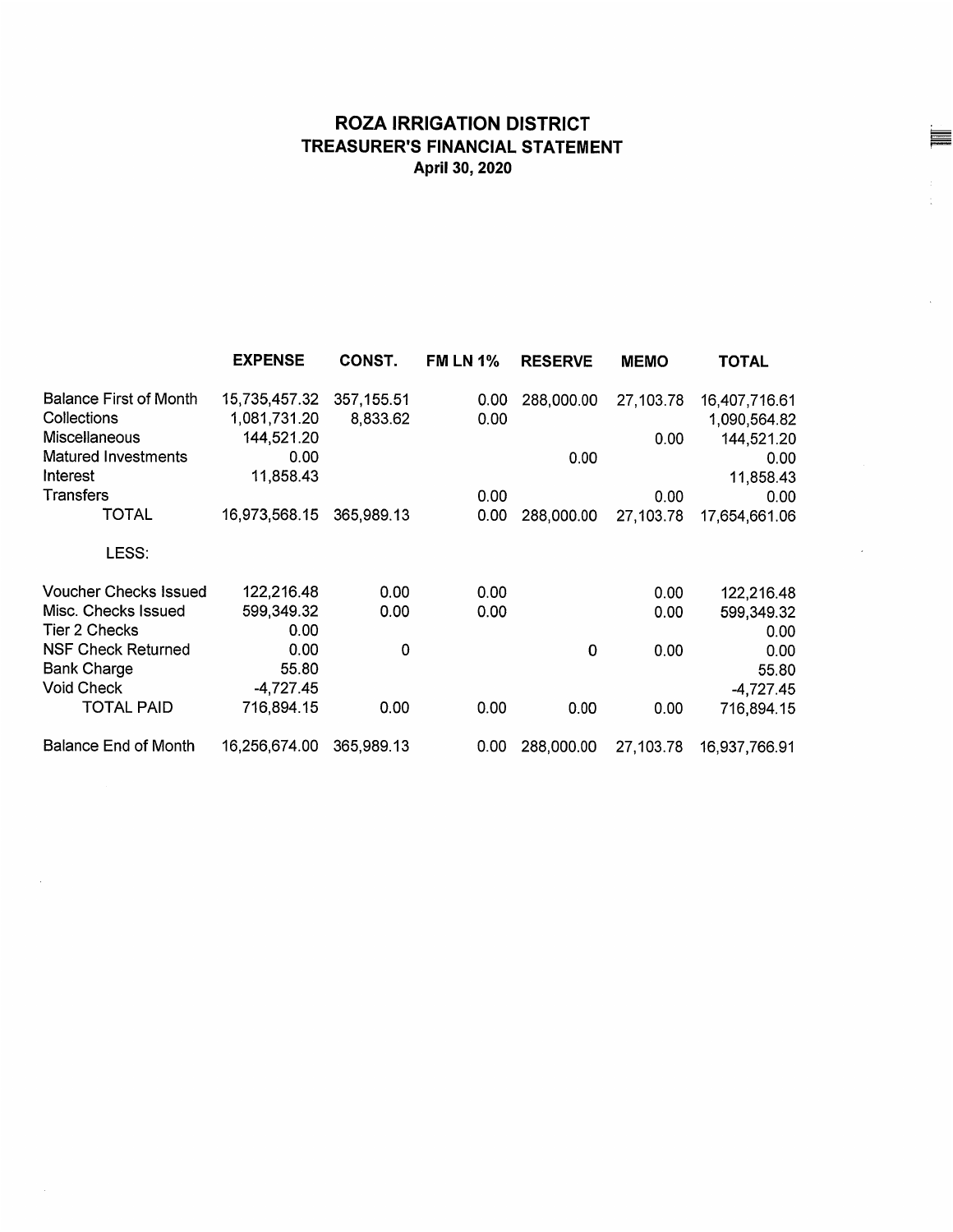#### Roza Irrigation District VENDOR CHECK REGISTER REPORT Payables Management

 $\bar{1}^+$ 

 $\hat{\mathcal{A}}$ 

| Ranges:            | From: | To:  |                       | From:    | To:      |
|--------------------|-------|------|-----------------------|----------|----------|
| Check Number First |       | Last | Check Date            | 5/5/2020 | 5/5/2020 |
| Vendor ID          | First | Last | Checkbook ID PAYABLES |          | PAYABLES |
| Vendor Name        | First | Last |                       |          |          |

#### Sorted By: Check Date

\* Voided Checks

| Check Number | Vendor Check Name                                                                                                                                                                                                            |                                        | ----------------------<br>Amount |
|--------------|------------------------------------------------------------------------------------------------------------------------------------------------------------------------------------------------------------------------------|----------------------------------------|----------------------------------|
| 64089        |                                                                                                                                                                                                                              |                                        | \$65.18                          |
| 64090        |                                                                                                                                                                                                                              |                                        | \$367.99                         |
| 64091        |                                                                                                                                                                                                                              |                                        | \$241.70                         |
| 64092        |                                                                                                                                                                                                                              |                                        | \$269.94                         |
| 64093        | ALLIGARE LLC                                                                                                                                                                                                                 |                                        | \$299.03                         |
| 64094        |                                                                                                                                                                                                                              |                                        | \$126.12                         |
| 64095        |                                                                                                                                                                                                                              |                                        | \$93.63                          |
| 64096        | BLUETARP FINANCIAL/BI-RITE<br>BDI (87)                                                                                                                                                                                       |                                        | \$5,267.54                       |
| 64097        | BDI (87)                                                                                                                                                                                                                     | 5/5/2020                               | \$492.91                         |
| 64098        |                                                                                                                                                                                                                              |                                        | \$611.10                         |
| 64099        |                                                                                                                                                                                                                              |                                        | \$117.37                         |
| 64100        | COMMERCIAL TIRE, INC.<br>CENTRAL PRE-MIX CONCRETE<br>CLIFF'S SEPTIC SERVICE<br>CLIFF'S SEPTIC TANK SERVICE<br>5/5/2020<br>CLIFF'S SEPTIC TANK SERVICE<br>5/5/2020                                                            |                                        | \$103.58                         |
| 64101        |                                                                                                                                                                                                                              |                                        | \$697.48                         |
| 64102        | COLEMAN OIL                                                                                                                                                                                                                  | 5/5/2020                               | \$265.25                         |
| 64103        | CO-ENERGY                                                                                                                                                                                                                    |                                        | \$882.08                         |
| 64104        | TOM DENCHEL FORD COUNTRY                                                                                                                                                                                                     | 5/5/2020<br>5/5/2020                   | \$1,014.09                       |
| 64105        | DEPARTMENT OF LABOR & INDUSTRI 5/5/2020                                                                                                                                                                                      |                                        | \$72.69                          |
| 64106        |                                                                                                                                                                                                                              |                                        | \$3,442.01                       |
| 64107        | DUBOIS CHEMICALS, INC.<br>EASTSIDE ELECTRIC<br>EDGE CONSTRUCTION SUPPLY<br>5/5/2020<br>5/5/2020                                                                                                                              |                                        | \$4,634.31                       |
| 64108        |                                                                                                                                                                                                                              |                                        | \$850.70                         |
| 64109        | FERGUSON ENTERPRISES, INC. #32 5/5/2020                                                                                                                                                                                      |                                        | \$54.48                          |
| 64110        | FASTENAL COMPANY                                                                                                                                                                                                             |                                        | \$268.76                         |
|              |                                                                                                                                                                                                                              | $5/5/2020$<br>$5/5/2020$<br>$5/5/2020$ |                                  |
| 64111        | GRANDVIEW LUMBER                                                                                                                                                                                                             |                                        | \$82.61                          |
| 64112        |                                                                                                                                                                                                                              |                                        | \$9,687.29                       |
| 64113        |                                                                                                                                                                                                                              |                                        | \$650.93                         |
| 64114        |                                                                                                                                                                                                                              |                                        | \$3,488.67                       |
| 64115        |                                                                                                                                                                                                                              |                                        | \$513.81                         |
| 64116        | H. D. FOWLER COMPANY<br>H & H AUTO GLASS<br>HORIZON DISTRIBUTION, INC.<br>IRRIGATION SPECIALISTS<br>$5/5/2020$<br>IRRIGATION SPECIALISTS<br>$5/5/2020$<br>$5/5/2020$<br>$5/5/2020$<br>$5/5/2020$<br>$5/5/2020$<br>$5/5/2020$ |                                        | \$263.25                         |
| 64117        | KIE SUPPLY CORPORATION                                                                                                                                                                                                       | 5/5/2020                               | \$1,028.41                       |
| 64118        | EXIE SUPPLI CONFORMATION<br>LOWER VALLEY MACHINE SHOP, INC 5/5/2020<br>mur Locksuop 5/5/2020                                                                                                                                 |                                        | \$1,421.14                       |
| 64119        |                                                                                                                                                                                                                              |                                        | \$410.12                         |
| 64120        | LAD IRRIGATION COMPANY                                                                                                                                                                                                       | 5/5/2020                               | \$264.57                         |
| 64121        | MORTON'S SUPPLY, INC. 5/5/2020                                                                                                                                                                                               |                                        | \$16.17                          |
| 64122        |                                                                                                                                                                                                                              |                                        | \$209.06                         |
| 64123        |                                                                                                                                                                                                                              |                                        | \$1,864.97                       |
| 64124        | MCMASTER-CARR SUPPLY CO.<br>MCCROMETER, INC.<br>MCCROMETER, INC.<br>MCCROMETER, INC.<br>S/5/2020<br>OXARC, INC.<br>OVARC, INC.<br>OVARC, INC.<br>S/5/2020<br>OXARC, INC.<br>S/5/2020<br>OVARC, INC.<br>S/5/2020              |                                        | \$92.55                          |
| 64125        |                                                                                                                                                                                                                              |                                        | \$351.00                         |
| 64126        |                                                                                                                                                                                                                              |                                        | \$384.46                         |
| 64127        |                                                                                                                                                                                                                              |                                        | \$317.11                         |
| 64128        | PACIFIC CORRUGATED PIPE CO. 5/5/2020                                                                                                                                                                                         |                                        | \$75.92                          |
| 64129        | SECO CONSTRUCTION SUPPLY                                                                                                                                                                                                     | 5/5/2020                               | \$1,433.18                       |
| 64130        | C. SPECK MOTORS                                                                                                                                                                                                              | 5/5/2020                               | \$210.53                         |
| 64131        | SAFETY-KLEEN CORPORTATION                                                                                                                                                                                                    | 5/5/2020                               | \$435.21                         |
| 64132        | STANDARD PAINT & FLOORING                                                                                                                                                                                                    | 5/5/2020                               | \$231.07                         |
| 64133        | SUNNYSIDE NEW HOLLAND, LLC                                                                                                                                                                                                   | 5/5/2020                               | \$77.78                          |
| 64134        | SPOKANE HOUSE OF HOSE, INC.                                                                                                                                                                                                  | 5/5/2020                               | \$909.24                         |
| 64135        | LES SCHWAB TIRE CENTER                                                                                                                                                                                                       | 5/5/2020                               | \$3,123.37                       |
| 64136        | TIRE FACTORY                                                                                                                                                                                                                 | 5/5/2020                               | \$263.51                         |
| 64137        | ULINE                                                                                                                                                                                                                        | 5/5/2020                               | \$294.80                         |
| 64138        | UNITED SALES, INC.                                                                                                                                                                                                           | 5/5/2020                               | \$2,327.44                       |
| 64139        | VALLEY AUTO PARTS, INC.                                                                                                                                                                                                      | 5/5/2020                               | \$4,129.11                       |
| 64140        | VALLEY PIPE CO.                                                                                                                                                                                                              | 5/5/2020                               | \$32.71                          |
| 64141        | WEAVER DISTRIBUTING                                                                                                                                                                                                          | 5/5/2020                               | \$89.19                          |
| 64142        | WILSON ORCHARD & VINEYARD SUPP                                                                                                                                                                                               | 5/5/2020                               | \$560.13                         |
| 64143        | YAKIMA COUNTY SOLID WASTE                                                                                                                                                                                                    | 5/5/2020                               | \$46.81                          |
| 64144        | YAKIMA WASTE SYSTEMS, INC.                                                                                                                                                                                                   | 5/5/2020                               | \$91.43                          |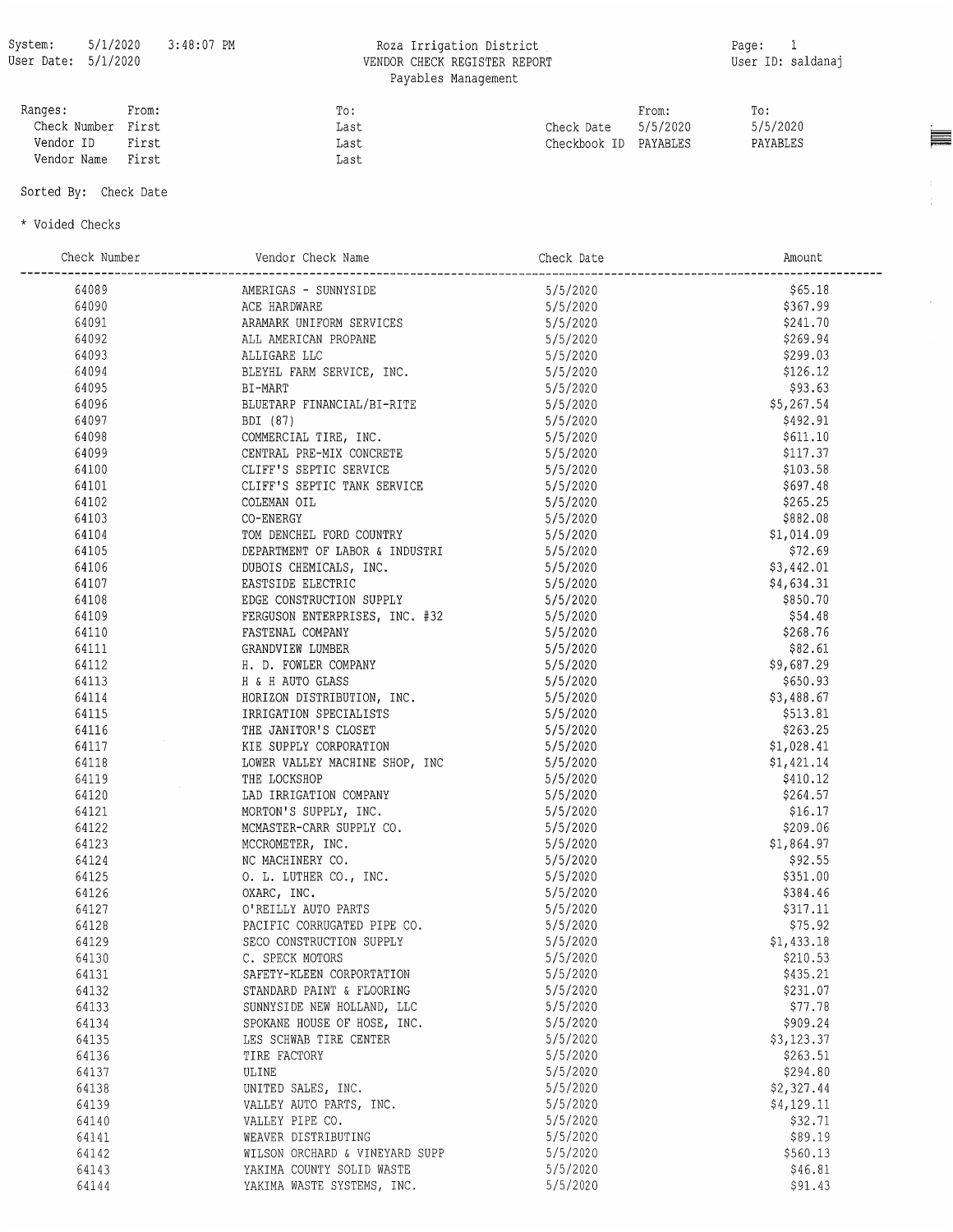#### Roza Irrigation District VENDOR CHECK REGISTER REPORT Payables Management

 $\equiv$ 

 $\frac{1}{2}$  .

 $\hat{\mathcal{L}}$ 

\* Voided Checks

| Check Number  | Vendor ID | Vendor Check Name              | Check Date Checkbook ID | Audit Trail Code |             | Amount |
|---------------|-----------|--------------------------------|-------------------------|------------------|-------------|--------|
| 64145         |           | WASH STATE DEPT. OF TRANSPORTA | 5/5/2020                |                  | \$685.99    |        |
| 64146         |           | K & D MACHINE, LLC             | 5/5/2020                |                  | \$1,010.33  |        |
| 64147         |           | PAC-VAN, INC.                  | 5/5/2020                |                  | \$405.01    |        |
| Total Checks: | 59        |                                | Total Amount of Checks: |                  | \$57,716.82 |        |
|               |           |                                |                         |                  |             |        |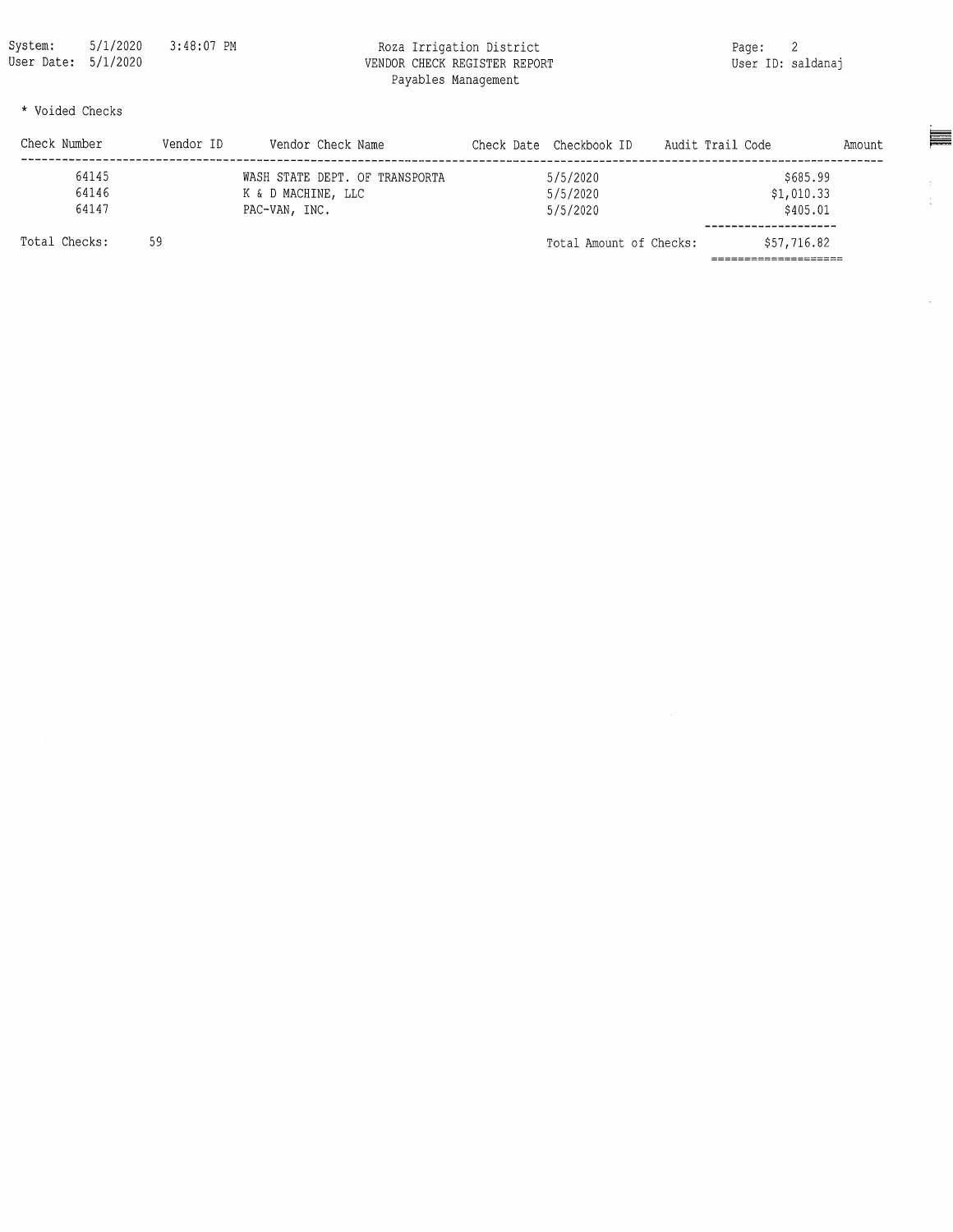# Roza Irrigation District<br>VENDOR CHECK REGISTER REPORT<br>Payables Management

 $\equiv$ 

 $\frac{1}{4}$  .

 $\mathcal{L}^{\mathcal{L}}$ 

| Ranges:            | From: | To:  |                        | From:                                                                                                                | $\Gamma$ . To : |
|--------------------|-------|------|------------------------|----------------------------------------------------------------------------------------------------------------------|-----------------|
| Check Number First |       | Last | Check Date             | 4/1/2020                                                                                                             | 4/30/2020       |
| Vendor ID          | First | Last | Checkbook ID PRE-PAIDS |                                                                                                                      | PRE-PAIDS       |
| Vendor Name        | First | Last |                        | <u> 1999 – Titol Antonio de la capacidad de la capacidad de la capacidad de la capacidad de la capacidad de la c</u> |                 |

#### Sorted By: Check Number

\* Voided Checks

| Check Number | Vendor Check Name                              | Check Date | Amount       |
|--------------|------------------------------------------------|------------|--------------|
| $03 - 20$    | DEPARTMENT OF REVENUE                          | 4/24/2020  | \$2,038.10   |
| $08 - 20$    | U.S. BANK/E.F.T.P.S.                           | 4/3/2020   | \$39,743.63  |
| $09 - 20$    | U.S. BANK/E.F.T.P.S.                           | 4/17/2020  | \$38,506.20  |
| $20 - 08$    | ROZA PAYROLL PAYABLE #29488                    | 4/3/2020   | \$109,220.44 |
| $20 - 09$    | ROZA PAYROLL PAYABLE<br>$+29489 - 29490$       | 4/17/2020  | \$102,175.48 |
| $4 - 2020$   | U.S. BANK                                      | 4/30/2020  | \$2,546.46   |
| 63945        | DEPARTMENT OF RETIREMENT                       | 4/3/2020   | \$2,806.00   |
| 63946        | ROZA EMPLOYEE BENEFIT FUND                     | 4/3/2020   | \$104.00     |
| 63947        | IRON MOUNTAIN                                  | 4/3/2020   | \$51.83      |
| 63948        | BRANDCRAFT MEDIA, LLC                          | 4/3/2020   | \$199.00     |
| 63949        | AG PRO CONSTRUCTION, INC.                      | 4/3/2020   | \$377.65     |
| 63950        | H2 ELECTRIC, LLC                               | 4/3/2020   | \$2,898.47   |
| 63951        | RH2 ENGINEERING                                | 4/3/2020   | \$4,802.93   |
| 63952        | FAMILY FARM ALLIANCE                           | 4/3/2020   | \$7,200.00   |
| 63953        | CO-ENERGY                                      | 4/3/2020   | \$8,224.61   |
| 64025        | NOE GUZMAN                                     | 4/9/2020   | \$385.00     |
| 64026        | ALFONSO FORD                                   | 4/9/2020   | \$20.00      |
| 64027        | PRECEPT BRANDS, LCC                            | 4/9/2020   | \$717.60     |
| 64028        | VALENTINE TZIB                                 | 4/9/2020   | \$6.13       |
| 64029        | VAN NESS FELDMAN, LLP                          | 4/9/2020   | \$17,224.25  |
| 64030        | SYMETRA LIFE INSURANCE CO.                     | 4/9/2020   | \$488.12     |
| 64031        | NW LABORERS TRUST FUND                         | 4/9/2020   | \$46,882.00  |
| 64032        | YAKIMA HERALD-REPUBLIC                         | 4/9/2020   | \$436.77     |
| 64033        | AT&T MOBILITY                                  | 4/9/2020   |              |
| 64034        | STAPLES CREDIT PLAN                            | 4/9/2020   | \$377.88     |
| 64035        |                                                | 4/9/2020   | \$353.49     |
| 64036        | CENTURYLINK                                    |            | \$2.58       |
|              | AT&T MOBILITY                                  | 4/9/2020   | \$149.62     |
| 64037        | PACIFIC POWER & LIGHT CO.                      | 4/9/2020   | \$662.07     |
| 64038        | THE HEALTHY WORKER                             | 4/9/2020   | \$120.00     |
| 64039        | GRAVIS LAW, PLLC<br>BLUETARP FINANCIAL/BI-RITE | 4/9/2020   | \$4,650.00   |
| 64040        |                                                | 4/9/2020   | \$8.74       |
| 64041        | BI-MART                                        | 4/9/2020   | \$146.68     |
| 64042        | VALLEY PIPE CO.                                | 4/9/2020   | \$1,145.08   |
| 64043        | DEPARTMENT OF RETIREMENT                       | 4/17/2020  | \$2,806.00   |
| 64044        | AFLAC                                          | 4/17/2020  | \$547.36     |
| 64045        | ROZA EMPLOYEE BENEFIT FUND                     | 4/17/2020  | \$104.00     |
| 64046        | LABORER'S LOCAL UNION 348                      | 4/17/2020  | \$2,160.00   |
| 64047        | DEPARTMENT OF RETIREMENT                       | 4/15/2020  | \$67,007.12  |
| 64048        | RHODA BENSON, PE                               | 4/15/2020  | \$1,159.00   |
| 64049        | CO-ENERGY                                      | 4/15/2020  | \$12,727.77  |
| 64050        | CITY OF SUNNYSIDE                              | 4/15/2020  | \$857.32     |
| 64051        | BENTON REA                                     | 4/15/2020  | \$5,276.38   |
| 64052        | MEYER, FLUEGGE & TENNEY, INC.                  | 4/15/2020  | \$670.00     |
| 64053        | ROY FARMS, INC.                                | 4/15/2020  | \$184.00     |
| 64054        | CENTURYLINK                                    | 4/15/2020  | \$145.57     |
| 64055        | KELLEY CONNECT                                 | 4/15/2020  | \$837.01     |
| 64056        | CASCADE NATURAL GAS CO.                        | 4/15/2020  | \$893.61     |
| 64057        | INDUSTRIAL SYSTEMS, INC.                       | 4/15/2020  | \$780.00     |
| 64058        | YAKIMA COUNTY G.I.S.                           | 4/15/2020  | \$169.49     |
| 64059        | TIMOTHY KING                                   | 4/15/2020  | \$61.00      |
| 64060        | ARMANINO LLP                                   | 4/15/2020  | \$482.00     |
| 64061        | NOE GUZMAN                                     | 4/22/2020  | \$385.00     |
| 64062        | PALENCIA FARMS, LLC                            | 4/22/2020  | \$360.00     |
| 64063        | JAMES ALLEN                                    | 4/22/2020  | \$30.15      |
| 64064        | CENTURYLINK                                    | 4/22/2020  | \$56.99      |
| 64065        | TELEMUNDO/MOUNTAIN BROADCASTIN                 | 4/22/2020  | \$164.00     |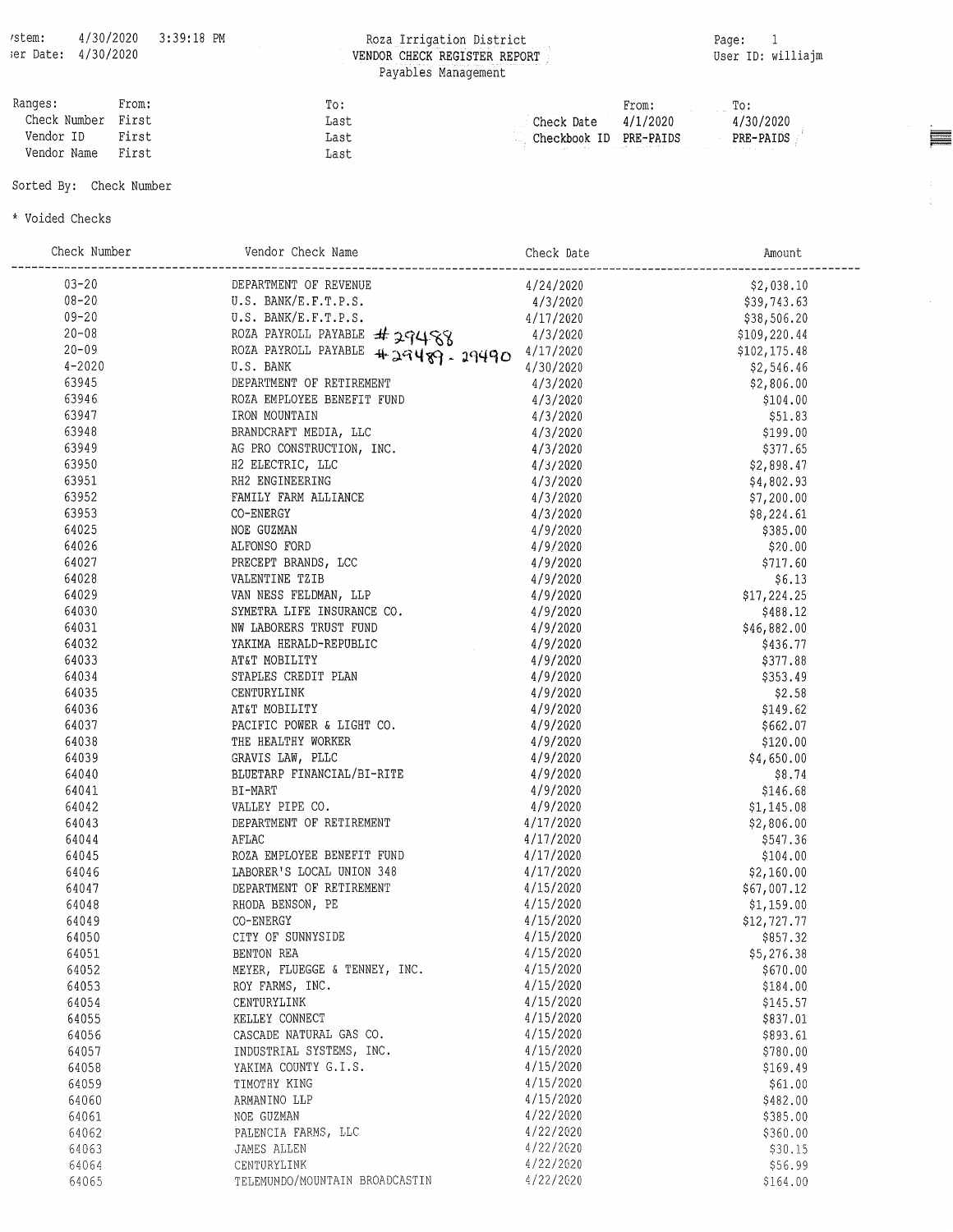$\bar{\nu}$ 

# Roza Irrigation District<br>VENDOR CHECK REGISTER REPORT<br>Payables Management

Page: 2<br>User ID: williajm

÷.

 $\ddot{\phantom{a}}$ 

 $\hat{\boldsymbol{\beta}}$ 

 $\overline{\phantom{a}}$ 

#### $\star$  Voided Checks

| \$328.00<br>\$80.75<br>\$425.00         |
|-----------------------------------------|
|                                         |
|                                         |
|                                         |
| \$12.96                                 |
| \$210.00                                |
| \$21.93                                 |
| \$96.30                                 |
| \$46.00                                 |
| \$701.61                                |
| \$3,036.92                              |
| \$44,698.52                             |
| \$8,430.00                              |
| \$9,436.65                              |
| \$231.95                                |
| \$355.50                                |
| \$186.68                                |
| \$15,073.65                             |
| \$3,507.22                              |
| <b>Sec.</b><br>\$1,461.42               |
| \$977.42                                |
| \$17,496.26                             |
| \$599,349.32<br>Total Amount of Checks: |
|                                         |

 $\bar{z}$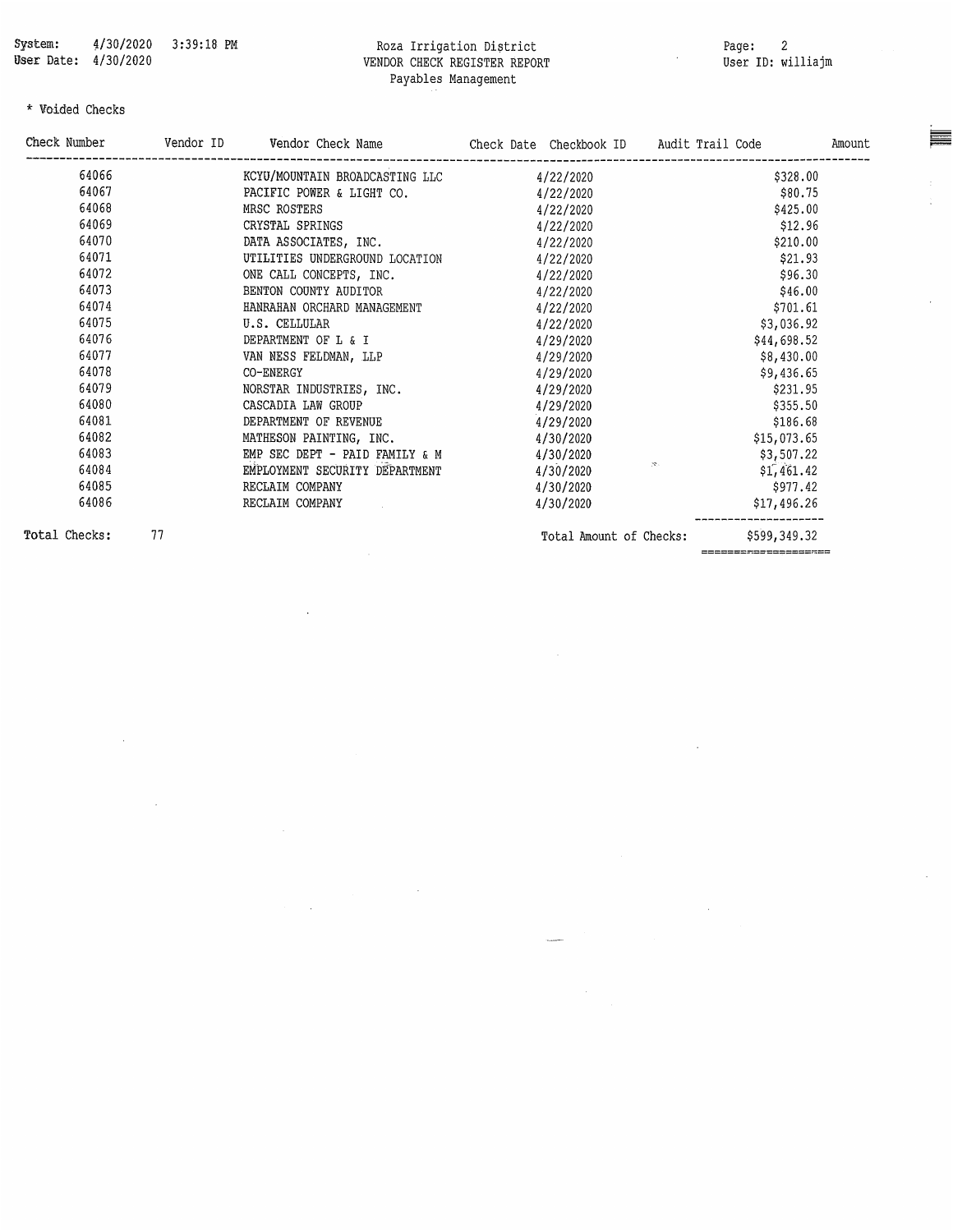

To: **Board of Directors** 

Wayne Sonnichsen, Engineering Manager From:

May 5, 2020 Date:

Re: **Enclosed Conduit Bid Package** 

### **Background**

The 2020/2021 Enclosed Conduit System (ECS) project includes piping the Pump 9A lateral canal. The new lateral canal will require approximately 7 miles of PVC pipe ranging from 2 to 36 inches in diameter. Staff has prepared a bid package of the required materials for advertisement on May  $10^{th}$  and  $17^{th}$ . Bids will be accepted until 10:00 am, June  $4^{th}$ . The bid results will be presented at the June 9<sup>th</sup> Board meeting for approval of the lowest responsible bidder(s).

The engineer's estimated cost for the ECS project materials is \$1.07M.

### **Recommended Motions**

I move to approve advertisement of the Enclosed Conduit Bid package.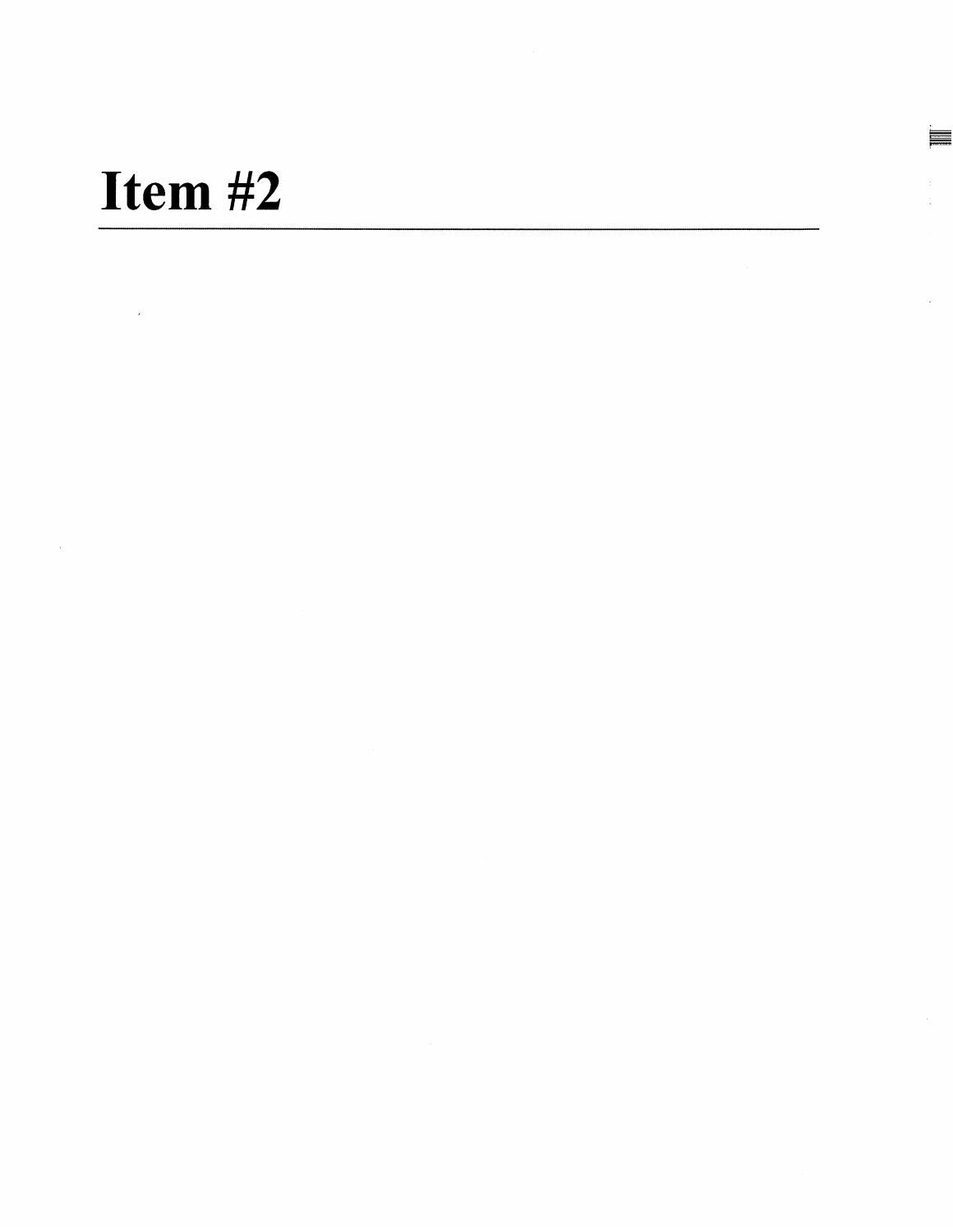

 $To:$ **Board of Directors** Scott Revell, District Mana From:

Date: May 5, 2020

Re: **Coronavirus Emergency Operations** 

#### **Attachment**

High Risk Employee Policy 1.

#### **Overview**

The staff have adapted well and have been willing to be flexible to keep the District running.

- $\checkmark$  The Roza office remains closed to the public, which has been the case since March 20<sup>th</sup>.
- $\checkmark$  No employees have tested positive and as of the date of the report preparation no employees are in self isolation/quarantine.
- $\checkmark$  A policy for high risk employees has been established.
- $\checkmark$  The hand washing measures, physical separation and other measures put into the place to prevent and reduce the spread of the coronavirus will continue to be implemented.
- $\checkmark$  The Engineering Technicians and the administrative staff are beginning to return to a more normal work schedule, although some remote work will continue for the time being.
- $\checkmark$  I have been in contact with the Governor's staff about the phased reopening and the models that are driving the decision making, and we have been informed that most state mandates measures will remain in place through May.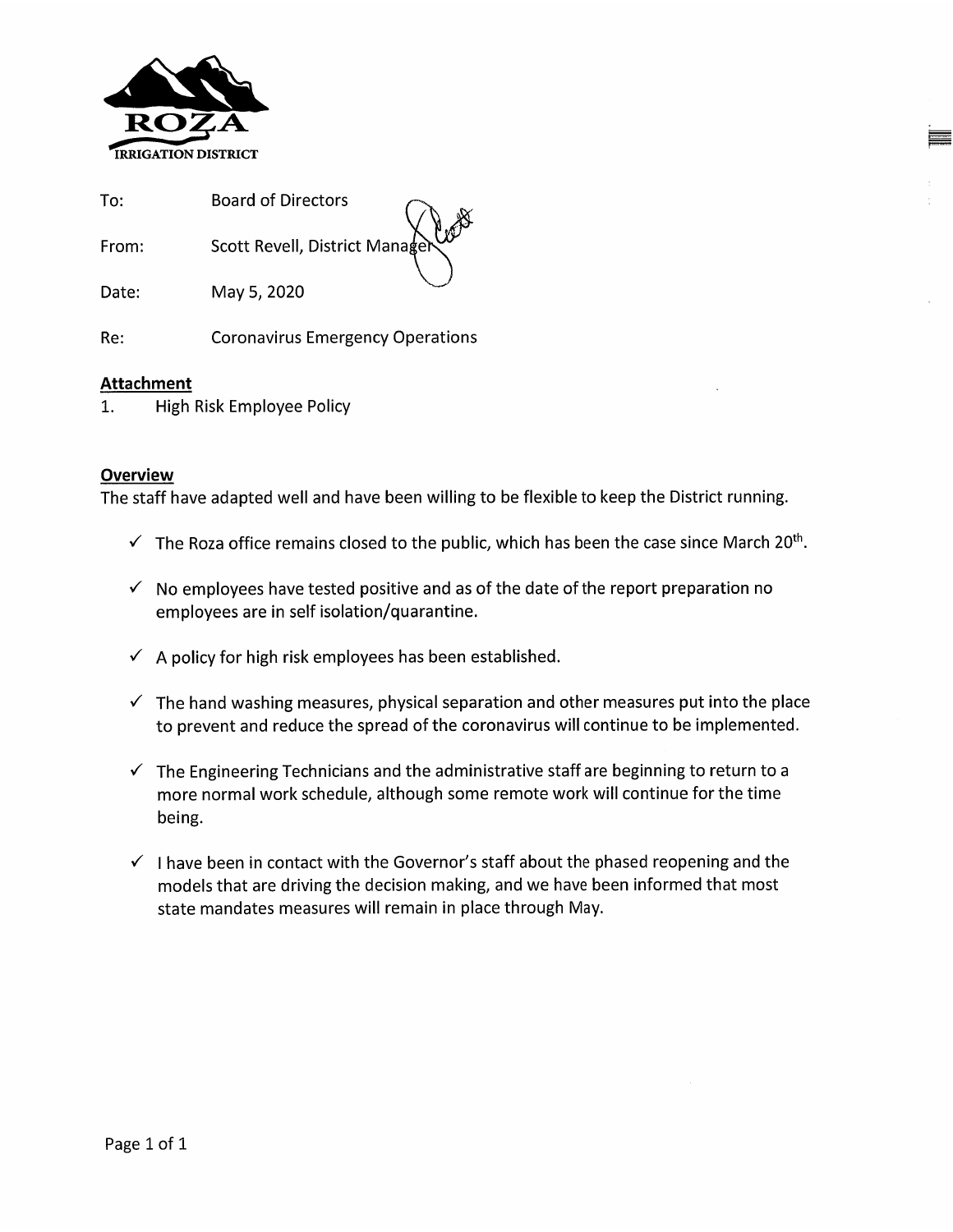

Roza Irrigation District (RID), deemed an essential business, establishes the following regarding COVID-19 as related to high-risk employees, as directed by Governor Inslee's Proclamation 20-46, "High-Risk Employees - Workers' Rights," effective as of April 13, 2020 until midnight on June 12, 2020.

#### Definition of "High-Risk Employee":

Pursuant to Centers for Disease Control (CDC) guidance, those believed to be at high-risk for severe illness from COVID-19 include, but may not be limited to:

- People 65 years and older
- People of all ages with underlying medical conditions, particularly if not well controlled, including:
	- o People with chronic lung disease or moderate to severe asthma
	- o People who have serious heart conditions
	- People who are immunocompromised  $\circ$ 
		- Many conditions can cause a person to be immunocompromised, including cancer treatment, smoking, bone marrow or organ transplantation, immune deficiencies, poorly controlled HIV or AIDS, and prolonged use of corticosteroids and other immune weakening medications
	- People with severe obesity (body mass index [BMI] of 40 or higher)  $\circ$
	- o People with diabetes
	- o People with chronic kidney disease undergoing dialysis
	- People with liver disease  $\circ$

#### RID will take the following actions to ensure the health and safety of all high-risk RID employees:

- 1. RID will utilize all available options for alternative work assignments to protect high-risk employees, if requested, from exposure to the COVID-19 disease, including but not limited to telework, alternative or remote work locations, reassignment, and social distancing measures; and
- 2. RID will permit any high-risk RID employee in a situation where an alternative work arrangement is not feasible to use any available RID-granted accrued leave or unemployment insurance in any sequence at the discretion of the employee; and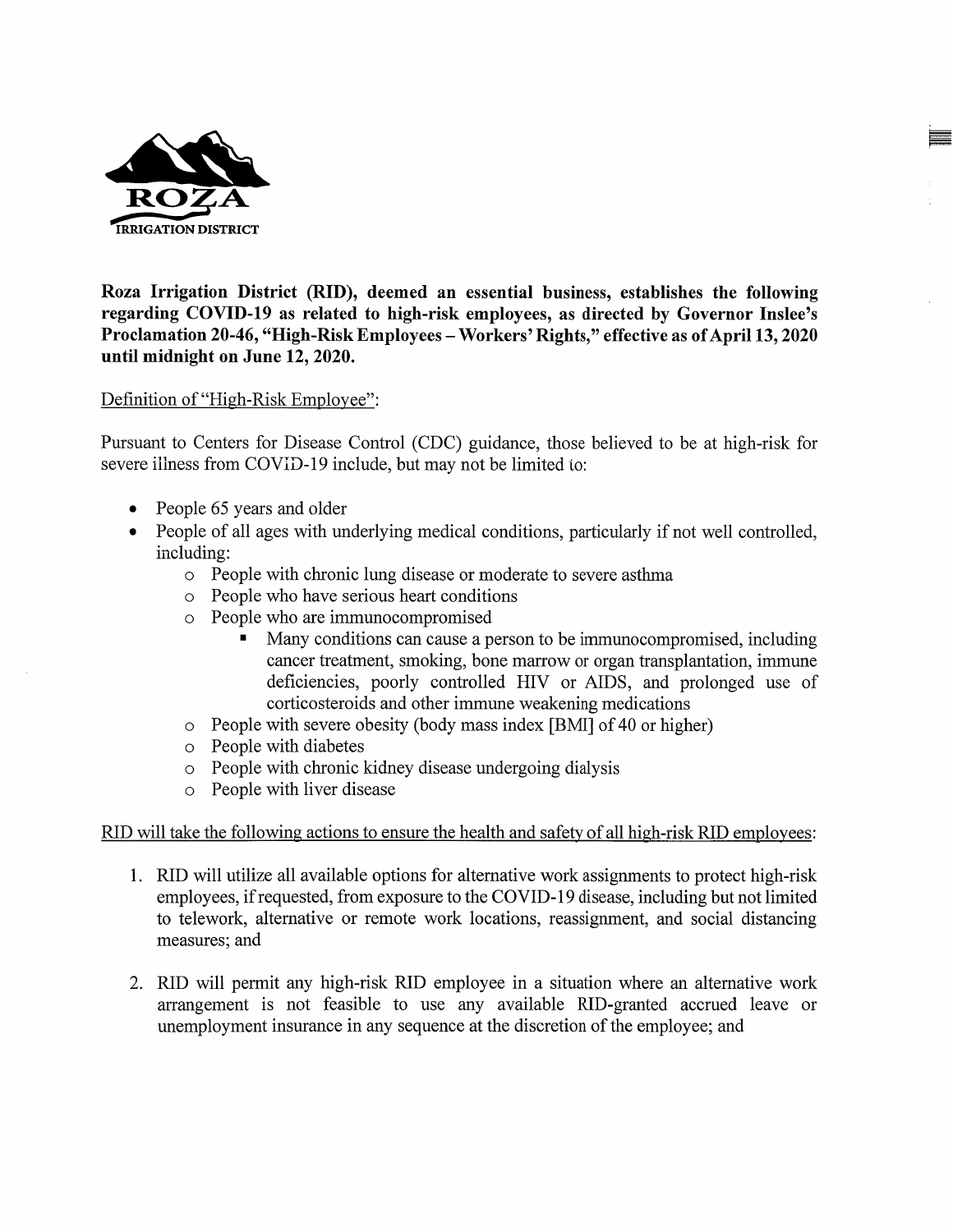- 3. In the event a RID employee's paid time off exhausts during the period of leave, RID will fully maintain all RID-related health insurance benefits until the employee is deemed eligible to return to work; and
- 4. RID will not take any adverse employment action against a RID employee for exercising their rights under Governor Inslee's Proclamation No. 20-46 that would result in loss of the employee's current employment position by permanent replacement.
- 5. RID will not apply or enforce any employment contract provisions that contradict or otherwise interfere with the intent of Governor Inslee's Proclamation No. 20-46.

### If you believe you are a high-risk employee, please contact your immediate supervisor as soon as possible to ensure RID management is aware of your high-risk status and can take appropriate action.

#### **Resources:**

Centers for Disease Control: https://www.cdc.gov/coronavirus/2019-ncov/need-extraprecautions/groups-at-higher-risk.html

Scott Revell District Manager April 29, 2020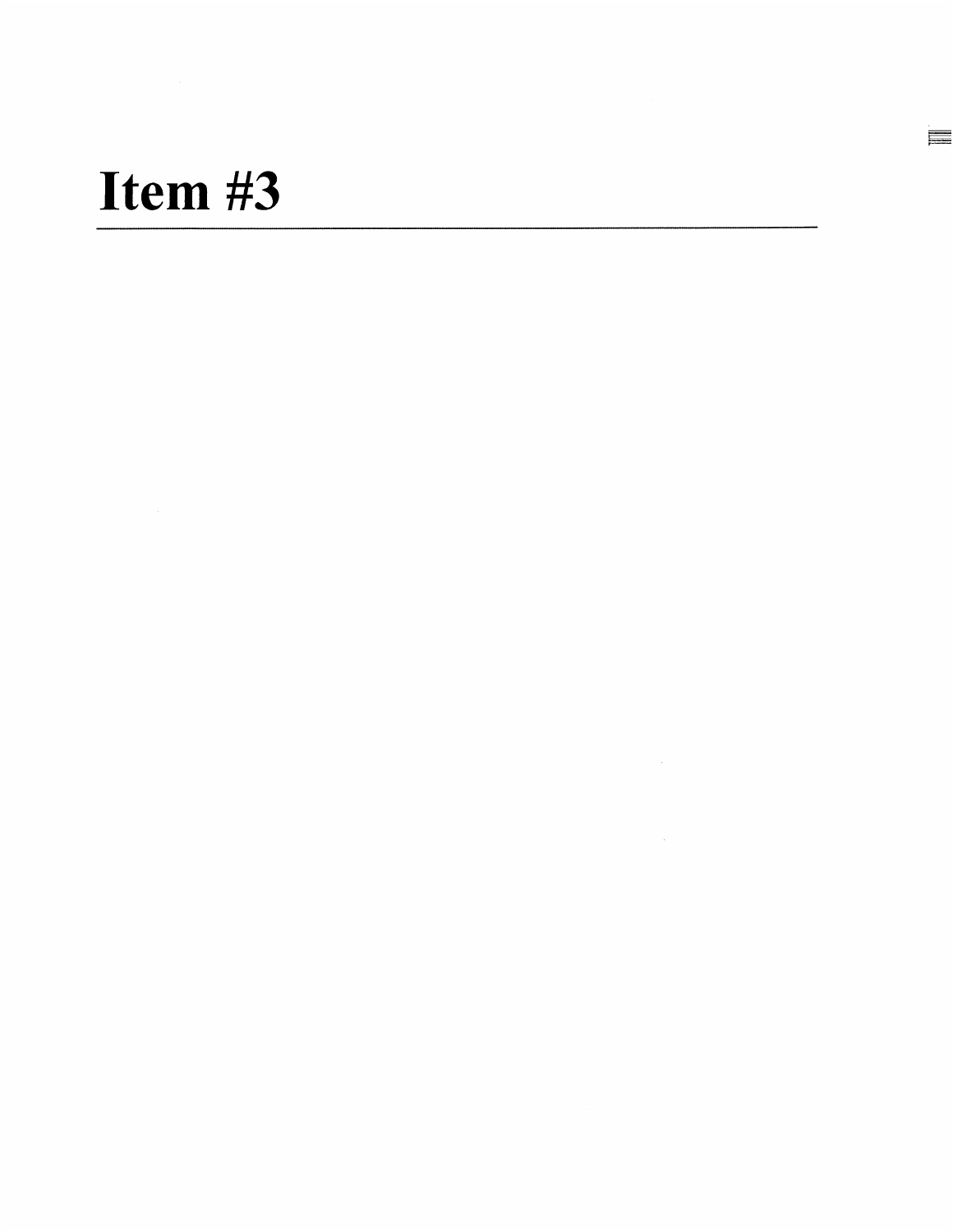

To: **Board of Directors** 

Clayton Bohlke, Watermaster ex From:

Date: May 5, 2020

Re: Caterpillar 330 Excavator Refurbishment

# **Background**

Major overhaul and rebuild of the 330 excavator began in early April and is in progress currently. The original estimate for this rebuild by NC Machinery was \$287,000 and \$287,000 was authorized by the Board of Directors on March 10<sup>th</sup>. After disassembly of the excavator, additional faults were found and repairs recommended. Additional parts and labor expences include:

- Lift cylinder piston nut.
- Non Cat thumb links, pin, and bushing and thumb seals.
- $\bullet$  . Muffler connector.
- Hydraulic oil cooler.

The NC Machinery estimate for the cost of repair of the above mentioned items is approximately \$8,500.

### **Recommended Motion**

I move to approve \$8,500 for these additional repairs of the 330 excavator.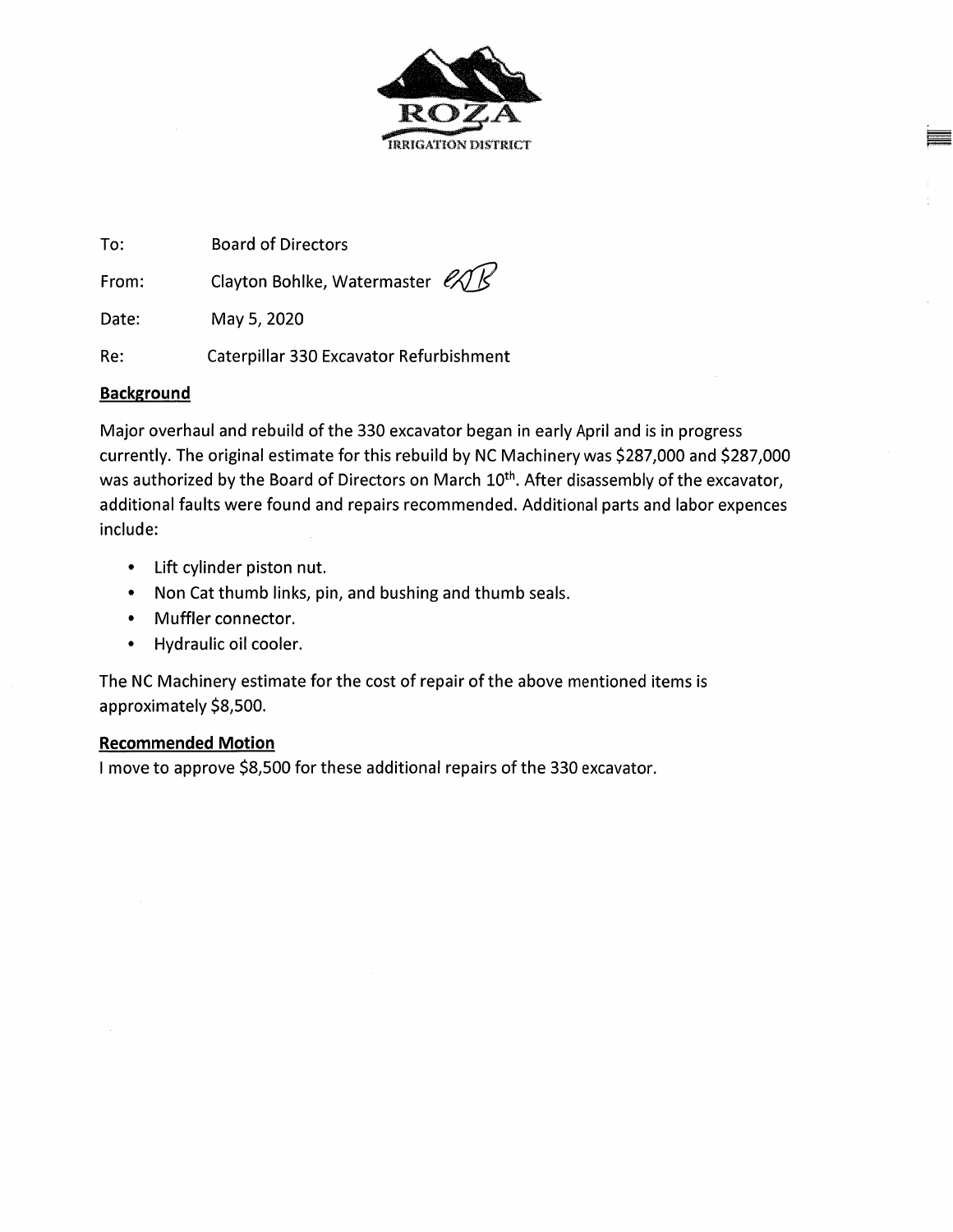$\equiv$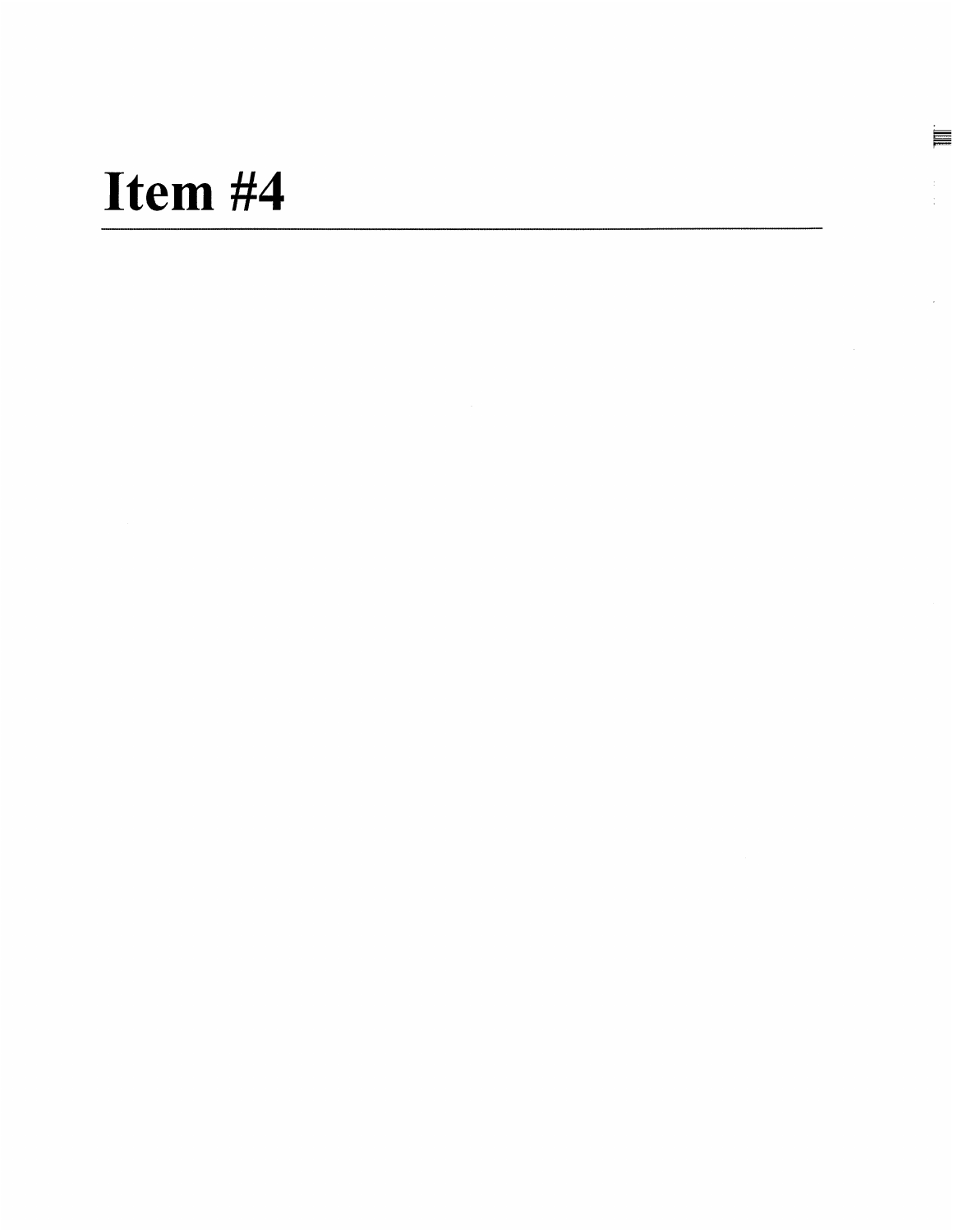

| To:   | Board of Directors                             |  |
|-------|------------------------------------------------|--|
| From: | Scott Revell, District Manager W <sup>GS</sup> |  |
| Date: | May 5, 2020                                    |  |

Re: **District Manager's Monthly Update** 

1. Letter from Ecology Water Resources Program Director Mary Verner

#### **Miscellaneous Items**

USBR issued a 96% water supply forecast for the proratable irrigation districts on April 6, 1. but April has been very dry at 49% of average precipitation.

Snowpack is 77% of average in the upper basin and 97% of average in the lower basin.

| Reservoir storage status on April 29 | Capacity (Ac. Ft) |
|--------------------------------------|-------------------|
| <b>Keechelus</b><br>77%              | 157,800           |
| Kachess 70%                          | 239,000           |
| Cle Elum 64%                         | 436,900           |
| Rimrock 79%                          | 198,000           |
| Bumping 61%                          | 33,960            |

Storage in the system is at 70% of average (down from 107%). Precipitation for the water year is 103% of average (down from 115%). The next water supply forecast from USBR will occur on May  $7<sup>th</sup>$ , the water supply forecast is expected to drop somewhat.

- The 2020 drought bill has been signed into law. Ecology Department executives have  $2.$ already been in contact regarding their on going preparations for the next drought, particularly concerning water leases and transfers. See the attached letter from Mary Verner.
- $3.$ The water transfer/banking/trust advisory group that came out of the 2020 legislative session has begun meeting and Roza is participating. I will be presenting to the advisory group on May 7<sup>th</sup> and will give examples of water transfers that Roza growers have utilized for their Roza ground and for their non-Roza ground.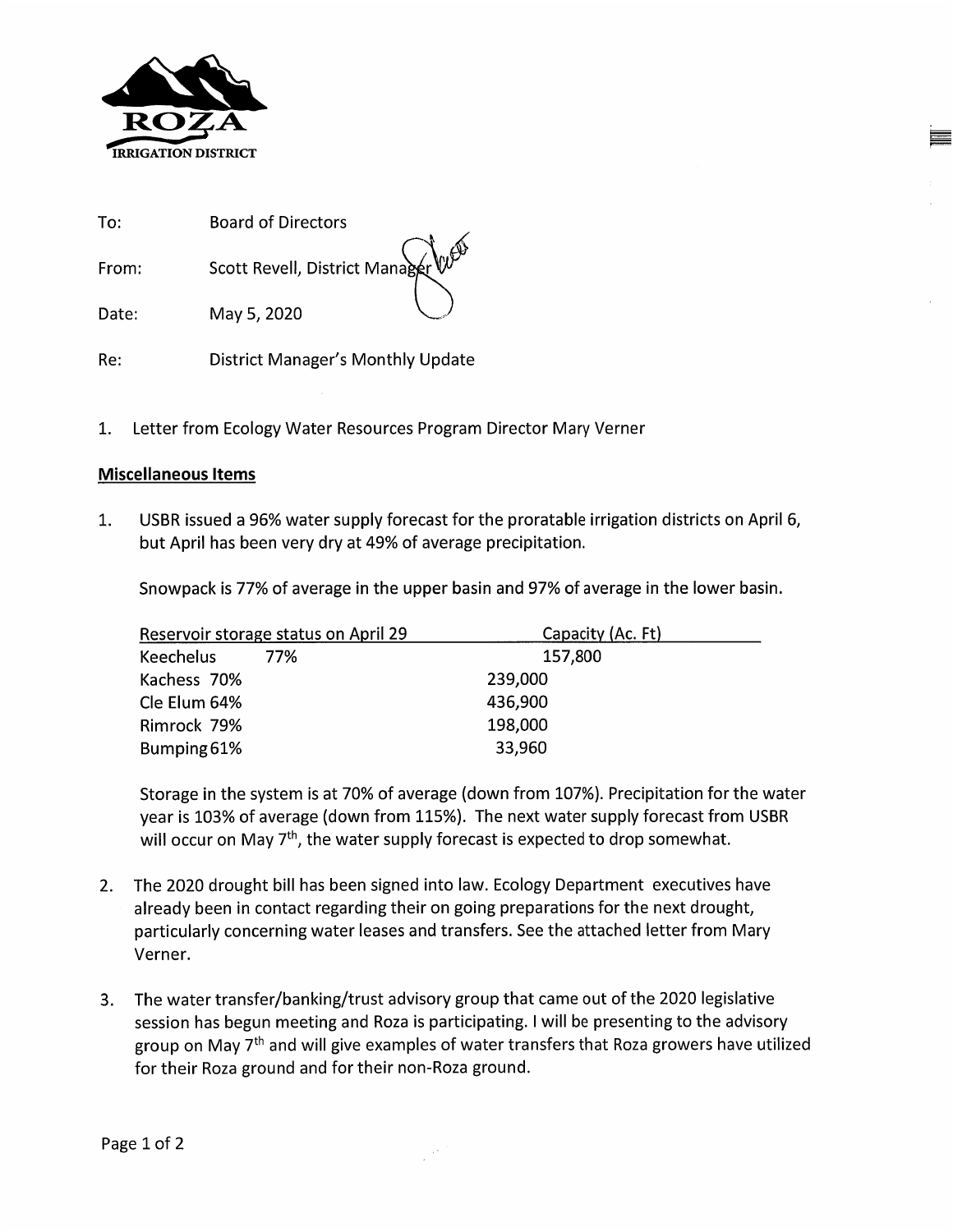

#### **STATE OF WASHINGTON** DEPARTMENT OF ECOLOGY

PO Box 47600 . Olympia, WA 98504-7600 . 360-407-6000 711 for Washington Relay Service . Persons with a speech disability can call 877-833-6341

March 30, 2020

**Scott Revell** P.O. Box 810 Sunnyside, WA 98944

Re: Washington State Drought Contingency Plan

Dear Scott Revell;

On March 27, Governor Inslee signed into law agency-request legislation to improve Washington State's ability to prepare for drought conditions.

This legislation -- Engrossed Substitute House Bill No. 1622 – incorporates many of the recommendations for best practices made by the Washington State Drought Contingency Plan Task Force and captured in the Washington State Drought Contingency Plan.

Very simply, I think we all had a clear, compelling story to share about how to deliver better service to Washington. On behalf of the Department of Ecology, I want to express our appreciation for your role in shaping and telling that story.

As you know, the legislation gives us some important tools to enable us to be more proactive regarding drought conditions. These include the authority to support actions outside the confines of an official drought emergency, communicate drought advisories, and implement a pilot program for long-term water right leases.

As we move forward with implementing this legislation, we look forward to continuing to partner with you and your colleagues. Thank you again for helping us achieve this tremendous success.

Sincerely,

Many Verner

Mary Verner Program Manager

Enclosure: Legislation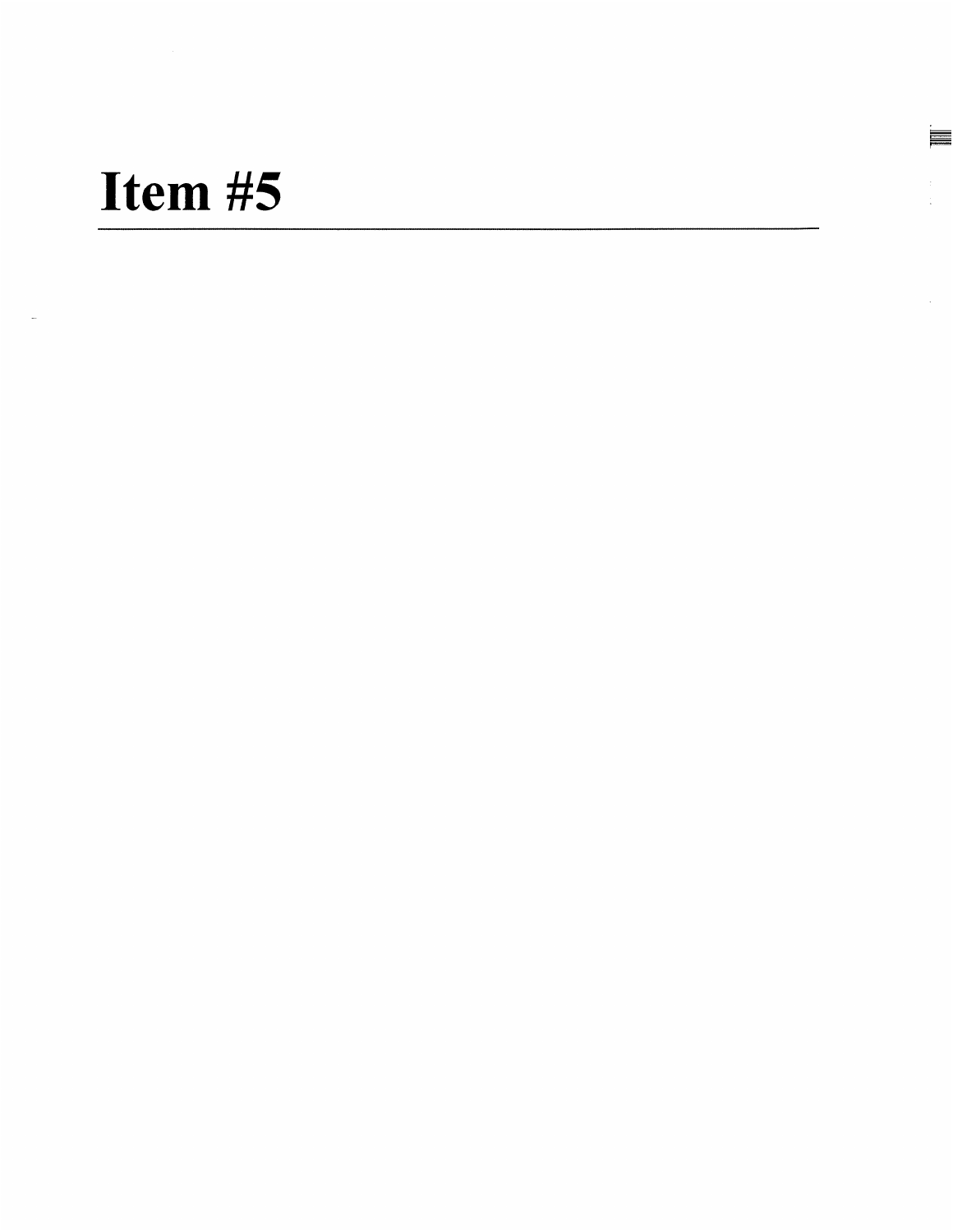

To: **Board of Directors** 

Wayne Sonnichsen, Engineering Manager From:

Date: March 5, 2020

Re: **Engineering Manager's Report** 

### **Miscellaneous items of note:**

The upgrade from IDMS to TrueBill for the Districts' water accounting program and  $\bullet$ database is ongoing. Both SVID and Roza are running the two systems side-by-side and working with TruePoint Solutions to address minor bugs with acreage, water allocations, and water consumption calculations. There have also been a couple of out-of-scope reports added to the work that fit with the Districts' way of doing things.

The software that the ditchriders are using (TrueCanal) with the new system is best used with a Windows 10 operating system on a computer or tablet with at least a 14 inch screen. Both SVID and Roza researched options and made the decision to purchase laptop computers with 15 inch screens so the keyboards would include a number pad. These have been deployed in the field since mid-April.

Setup of the Customer portal has been delayed. It was determined by the IT folks working for the Districts that new hardware was required to make things work properly. This equipment had to be ordered and is currently being installed. Additionally, staff have run into difficulties with the responsiveness of Avtex, the company that maintains the District's phone system, in making changes to the IVR system so that customers will be able to order water by phone with the new system. The system is expected to be usable about the 13<sup>th</sup> of May.

Originally, staff had planned to pay for the portions of the programming that is unique to each District out of the individual District's budget, with the remaining work to be paid from the RSBOJC budget. The idea was that this would prevent one District from paying the costs for conversion that may not be relevant to that District. As it has turned out so far, the costs for work for the individual Districts have been nearly identical and out-of-scope work has been needed for both Districts, so all costs to date have been paid out the RSBOJC budget.

The Pump 9A ECS project is on schedule to advertise for materials bids in mid-May with  $\bullet$ the expectation to award a contract at the June 9<sup>th</sup> Board meeting.